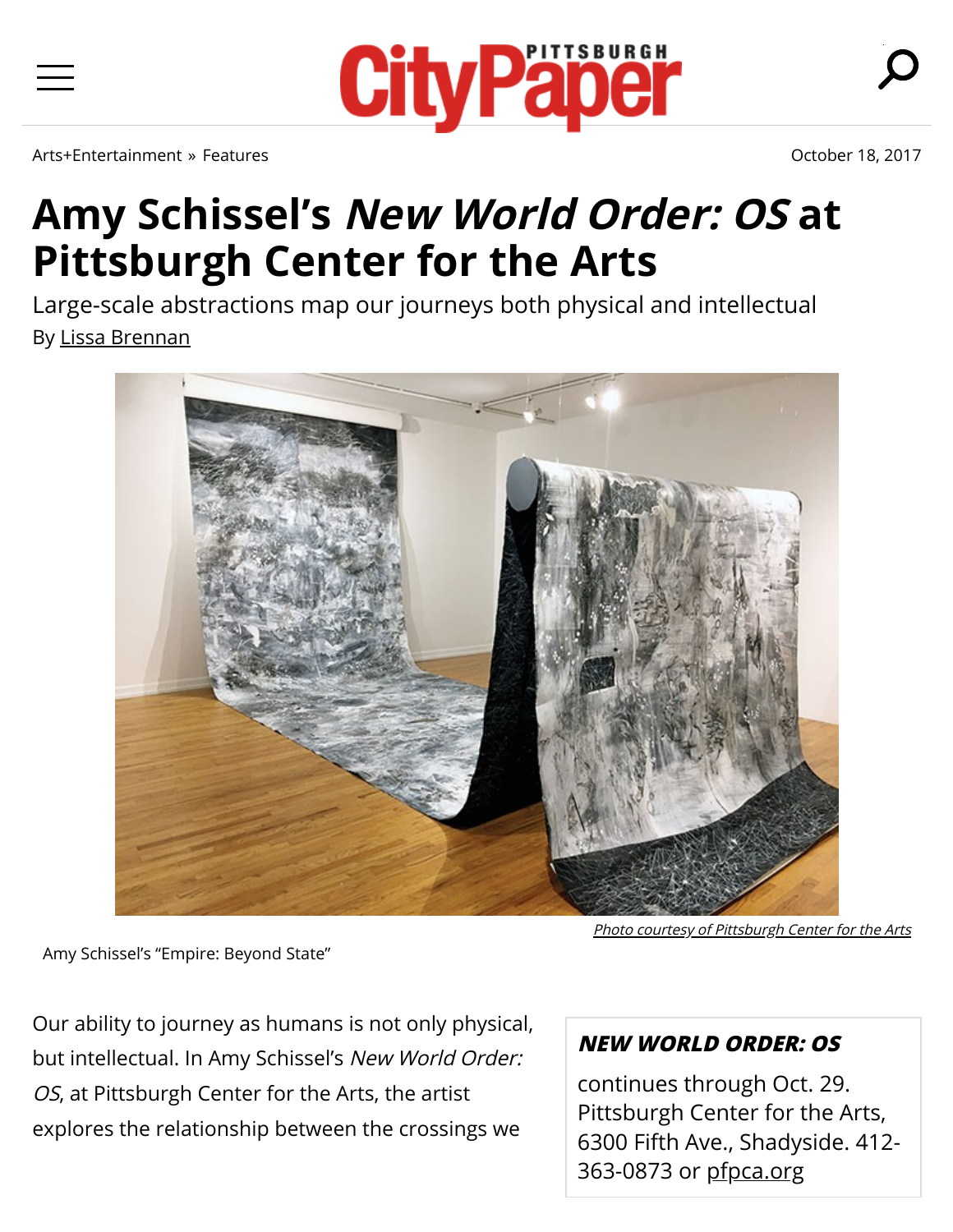take with our bodies and those we take with our minds, and the network of trajectories, routes, connections and intersections between the two.

Over the past century, the way we move through space as tangible beings was drastically and permanently changed by the invention of new and novel methods of transportation, permitting entrance to regions previously inaccessible to most. What had been an impossible fantasy before planes, trains and automobiles has been downgraded to mundane reality. This century, the same is happening with our intellectual selves through the availability of the sights and sounds of almost anything and everything at our fingertips, from virtually anywhere we may be.

What this translates to artistically for the locally based Schissel is a captivating web of scratchily spidery lines and rigidly symmetrical circles, inked with commitment onto vast swathes of material; round sections cut of spheres that mimic the moon in shape and landscape, larger than we see it in the sky; pitch-black skies through which lasers of white streak, taking over entire walls. Sometimes these sprawl off the walls to curl and fluctuate from floor to ceiling to dominate its chamber, leaving only a narrow pathway to navigate past, from which to imagine our navigation within. There is not a lot of room remaining within these calculations for us.

Which may in fact be the entire point. We have mapped and diagrammed, fixed and linked, transversed and transected over and over and over again to the extent that there is little space remaining not accounted for, designated and occupied. We have left nothing uncharted. We've hit every mark. There's nowhere for another trail to be blazed …